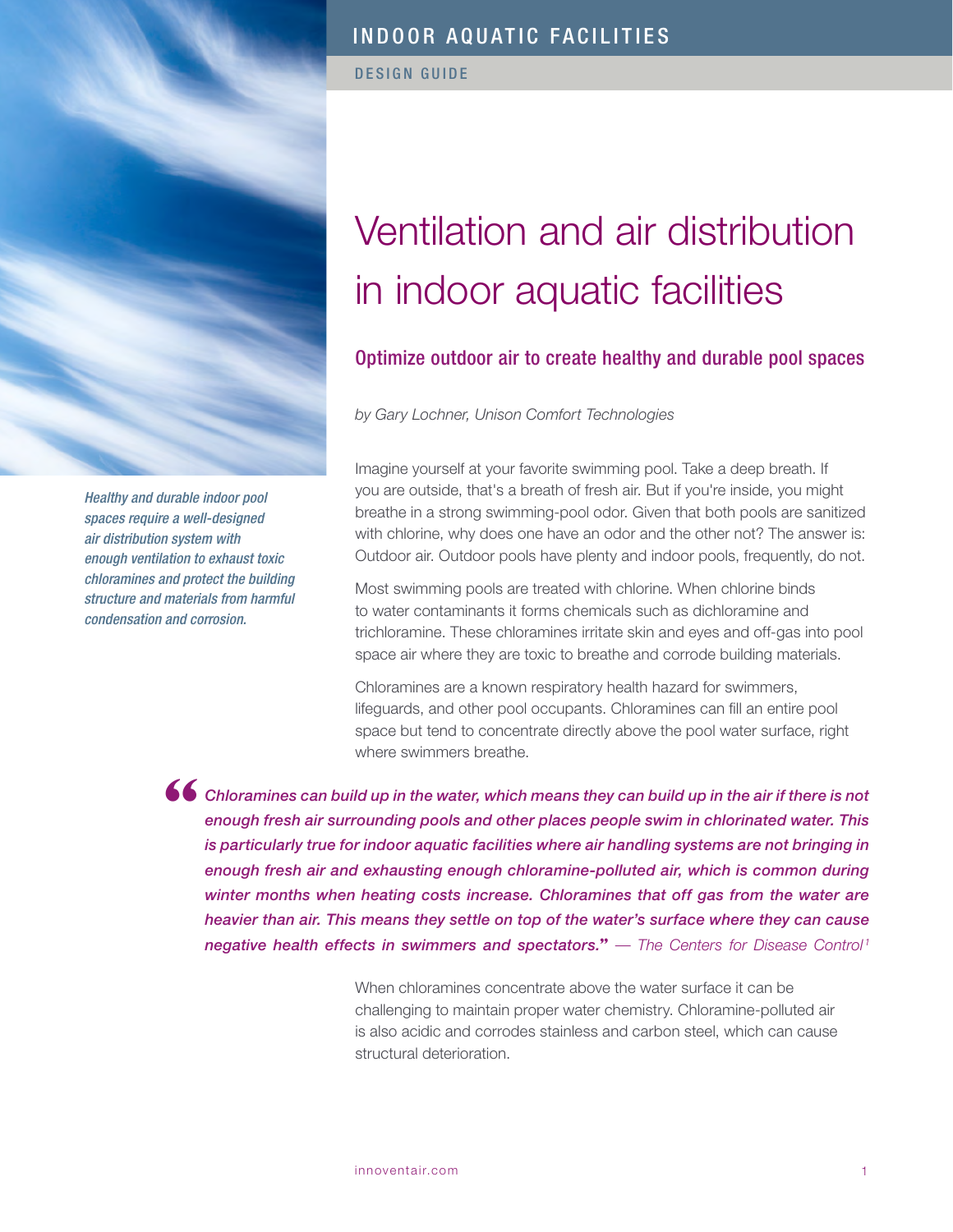#### DESIGN GUIDE



For a pool environment to be healthy and durable, chloramines must be removed by a welldesigned ventilation system that has proper air distribution and enough circulating outdoor air to exhaust chloramines from the space.

A typical indoor pool space has several micro-zones that include areas with swimmers, people on the deck, spectator areas, and exterior walls and roofs that require condensation and corrosion

prevention. Pool spaces are often quite tall (from 15–50 ft [4.5–15.2 m]) and require the air distribution system to provide good mixing throughout the space to prevent stratification and dead spots that can lead to corrosion.

*This guide provides recommendations on calculating supply and return airflows, locations of supply diffusers, possible return and exhaust points, and the amount of outdoor air required for effective chloramine removal to create a healthy and durable pool space.*



*Healthy and durable pool spaces require proper air distribution to all space micro-zones. Zones shown here include swimming, deck, and elevated spectator areas, and exterior-facing glass,* 

*wall, and roof areas.*

# **Definitions**

Supply air. Total airflow delivered to the pool space. Includes outdoor air and recirculated air

**Outdoor air.** Ventilation air: also called fresh air before it is treated

Return air. Air delivered to the air handling equipment through return ducts from the pool space. Includes both air to be recirculated and exhausted

Air changes per hour, ACH. Describes the number of times the total volume of air in the space is replaced. Includes outdoor air and recirculated air when discussing indoor pools

Exhaust air. Air removed from the pool space and exhausted to atmosphere

Infiltration air. Outdoor air or conditioned air entering the pool space through the pool space enclosure due to pressure differential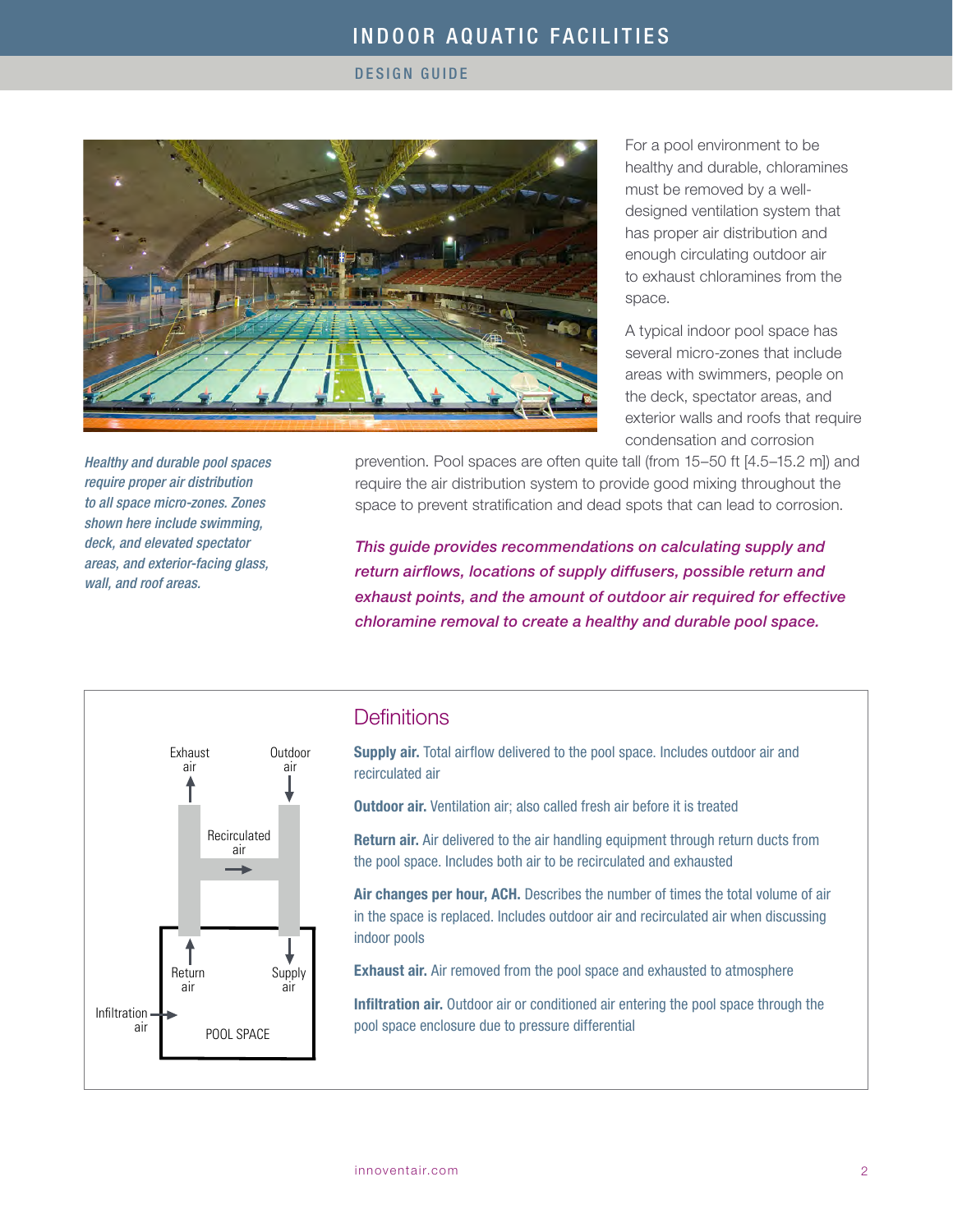

*Enclosures with very high sensible loads, or singlestory spaces with high dehumidification loads or air volume (such as therapy pools), can require more air changes to provide an acceptable supply air temperature.*

# DETERMINING THE SUPPLY AIR DELIVERY RATE

The supply air delivery rate that provides the ventilation, air distribution, dehumidification, and heating and cooling requirements of these spaces is defined by ASHRAE in air changes per hour (ACH), which can also be converted to cubic feet per minute (cfm).

#### *Supply air delivery rate in cfm = (Room volume in ft <sup>3</sup> ×Number of air changes/hr)/60 min/hr)*

The total amount of supply air delivered to a pool space includes outdoor air and recirculated air.

#### *Supply air delivery rate = Outdoor air + Recirculated air*

Note: The amount of outdoor air required to maintain a healthy and noncorrosive indoor environment is explained starting on page 8.

#### Start with a supply air delivery rate of 6 air changes per hour

To meet air distribution requirements, ASHRAE recommends a supply air delivery rate of 4-6 ACH for recreational pools and 6-8 ACH for competition pools with spectators. Innovent recommends starting with a supply air delivery rate of 6 ACH. If you are confident that the air distribution requirements can be met with less than 6 ACH, this amount can be reduced to a minimum of 4 ACH for recreational pools.

#### Adjust supply air delivery rate to meet temperature requirements

Enclosures with very high sensible loads (such as facilities with large amounts of glass in the enclosure), or single-story spaces with high dehumidification loads or air volume (such as therapy pools) can require more air changes to provide an acceptable supply air temperature. This is especially important for occupants wearing wet bathing suits who could become chilled when out of the water.

Therapy pool water temperatures are often above 90 °F (32.2 °C), which normally requires a high space temperature (max. 86 °F [30 °C]) to keep swimmers comfortable and reduce water heating and chemical treatment costs. However, there are often clothed occupants in pool therapy spaces that would be too warm in an 86 °F (30 °C) space. A compromise is designing for a space temperature of 84 °F (28.8 °C) with a higher air change rate to help keep clothed occupants more comfortable.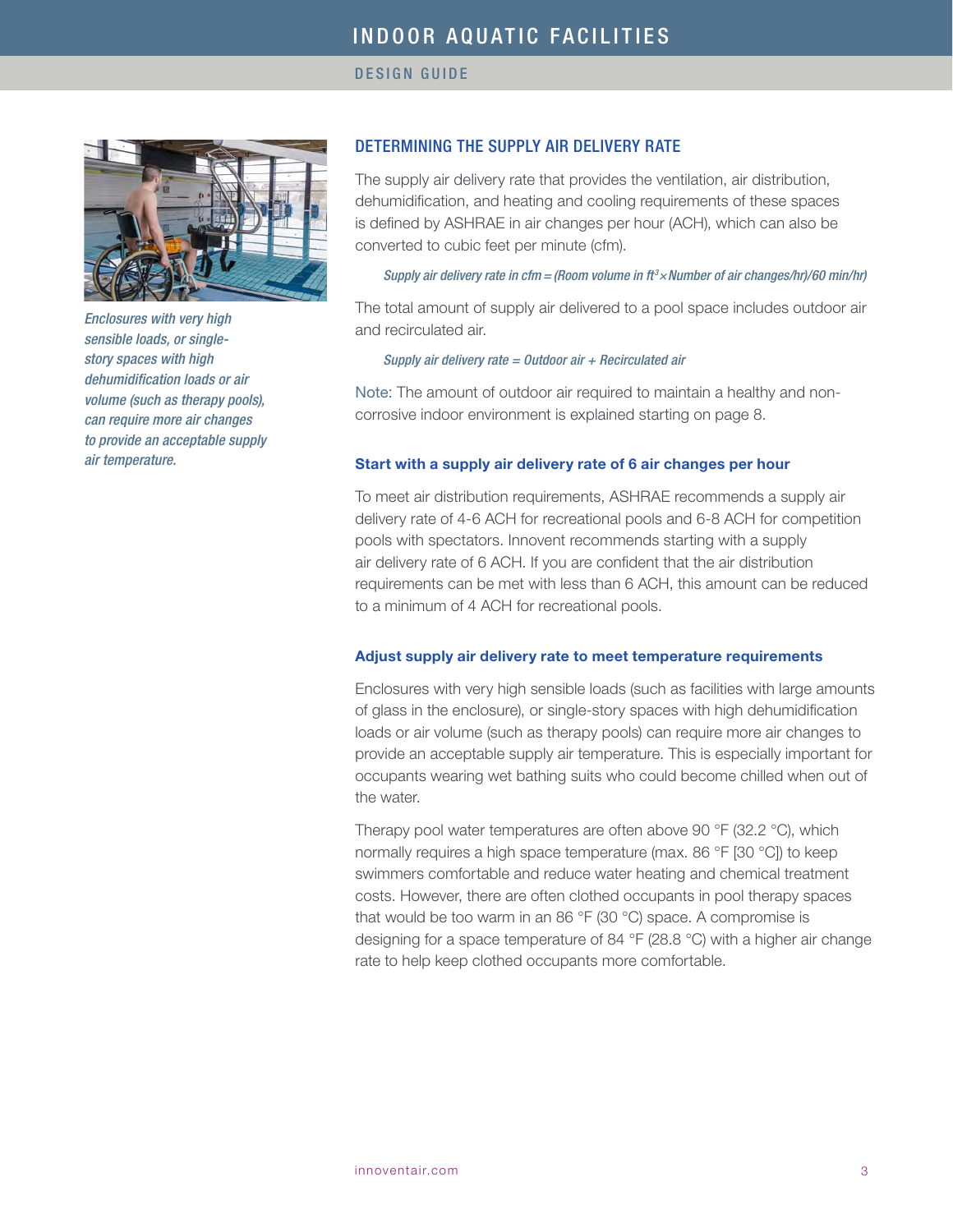DESIGN GUIDE



*In very tall pool spaces, consider using HVLS fans to provide mixing and prevent stratification and corrosion rather than sizing the air handler and duct system for air changes based on total space volume.*

# Supply air delivery rates in very tall spaces

Some recreation centers with water slides, and aquatic centers designed for large competitions, have very high ceilings (35–50+ ft [10.6–15.2+ m]). However, other than a water slide there are usually no people or water at the upper heights in these facilities. It may be more economical to use high-volume low-speed (HVLS) fans to provide mixing and prevent stratification and corrosion at the upper heights, and design the ducted air system for 6 ACH based on a 30-35 ft

(9.1–10.6 m) pool space height rather than size the air handler and duct system for air changes based on the total space volume. This can provide significant savings in duct and fan motor costs. It is important to provide safe maintenance access to HVLS fans if they are used in the design.

#### Supply air delivery rate to spectator areas

Spectator seating areas in competition pools are often elevated, beginning about 10–15 ft (3–4.5 m) above the pool deck. The best practice for providing maximum comfort in spectator areas is to physically separate them from pool areas with glass and use a dedicated air handling unit to deliver conditioned air and proper ventilation to that area. However, this method often proves too costly, and spectator areas are often located within the pool space.

For large competition pools, a good option is to have a dedicated air handling unit for the spectator area that is incorporated into the total supply delivery rate of the pool air distribution system. This provides the capability of meeting spectator area ventilation and air distribution requirements while providing a slightly more comfortable supply air temperature.

Due to budgetary concerns the most common design for supplying air to spectator areas utilizes the main pool air handler to ventilate and condition both pool and spectator areas. In this case, the air volume of spectator areas must be included when sizing the main pool air handler and the minimum supply air delivery rate must be 6 air changes per hour, as recommended by ASHRAE. This strategy usually requires a higher percentage of outdoor air to meet system ventilation efficiency requirements. For more information about system ventilation efficiency requirements, see *ASHRAE Standard 62.1-2016*. 3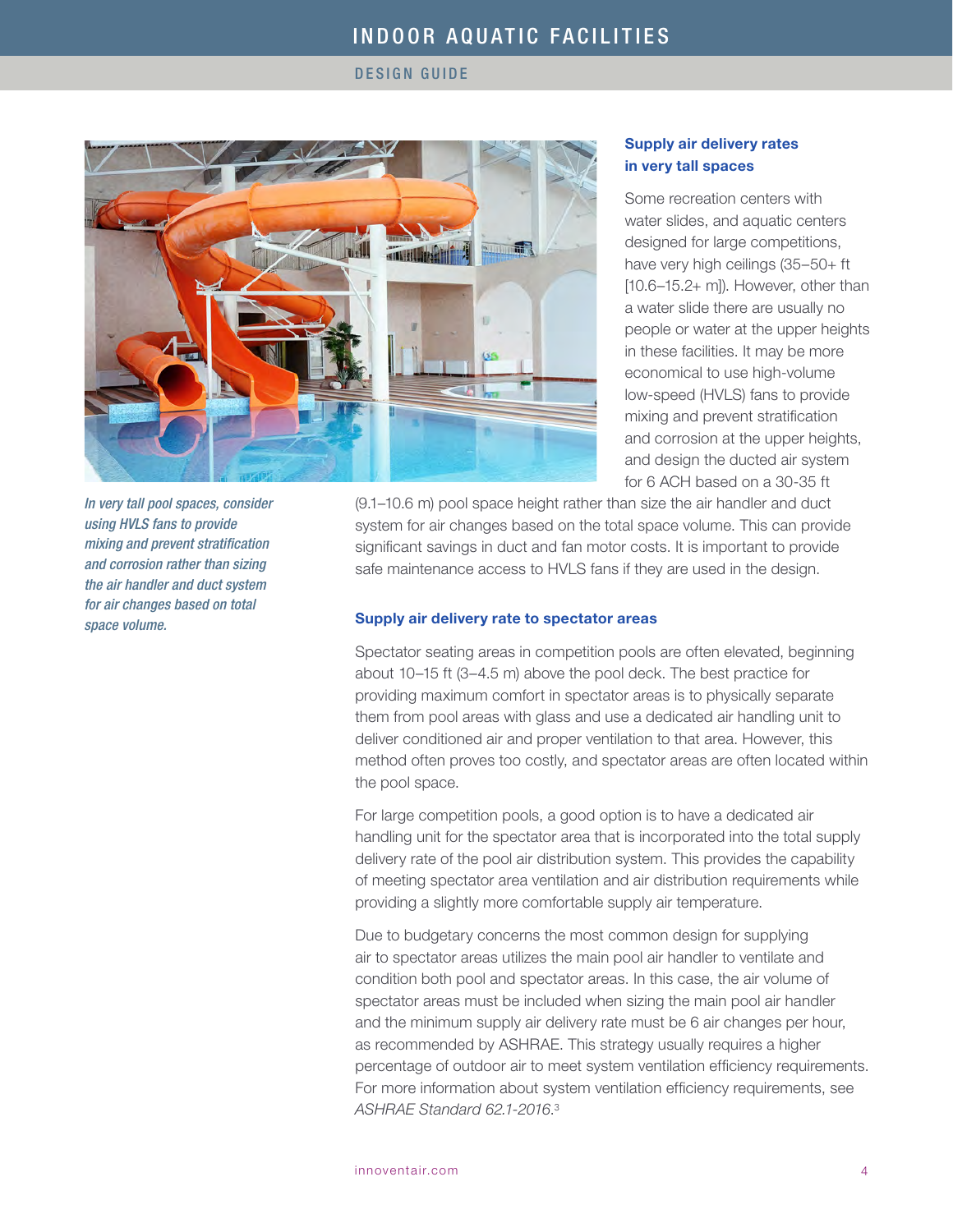

*Air returned from a pool space to air handling equipment is contaminated with chloramines. Before resupplying to the space, the air handling unit must introduce enough outdoor air to create a healthy space and durable enclosure.* 

# Excess exhaust air rate affects pressurization, fan and duct sizes

Some manufacturers recommend the excess exhaust air rate be 10% of outdoor air volume, and they also typically rely on only the "Area Outdoor Air Rate" for calculating outdoor air (see Table 1 and the section starting on page 8, "Determining the outdoor air portion of the supply air"). This approach often results in only 1-2% excess exhaust air, which is only sufficient for extremely tight enclosures. Since exhaust fans and ducts are often sized for this airflow, Innovent believes it is prudent to design the excess exhaust air rate at 10% of the supply air delivery rate.

# Return airflow rate

ASHRAE recommends keeping pool spaces at a negative pressure of 0.05 to 0.15 inches of water relative to the outdoors and adjacent areas of the building to keep humidity, chemicals, and odors confined to the pool space. To maintain negative pressure in the pool space, the exhaust air rate must exceed the outdoor air supply rate by a margin defined as the excess exhaust air rate. The excess exhaust air rate accounts for infiltration air due to pressure control, which will vary depending on enclosure tightness and doors opening. Because of this variability, negative pressure should be actively controlled, if possible.

#### *Return airflow rate = Supply air delivery rate + Excess exhaust air rate*

Innovent recommends designing the excess exhaust air rate at 10% of the supply air delivery rate. When systems are commissioned, we've found that the average excess exhaust resulting from pressure control for a typical pool ranges from 2–10% of supply air volume.

# *Design for return airflow rate = 1.1 × Supply air delivery rate*

# AIR DISTRIBUTION

Now that the total supply and return air volume to be ducted is determined, the air distribution system can be designed. Proper air distribution in an indoor aquatic facility:

- Prevents condensation
- Prevents corrosion
- Prevents temperature and humidity stratification
- Removes airborne disinfectant by-products such as chloramines
- Provides effective mixing throughout the space
- Delivers fresh, outdoor air to the swimmers' breathing zone (right above the water), to the breathing zone of people on the deck, and to spectators
- Helps maintain the pool space at a slight negative pressure relative to adjacent spaces in the building and outdoor ambient pressure. This prevents exfiltration of chloramines and moisture through openings and leaks in the enclosure.

## Supply air distribution

The design of the supply air distribution system for an indoor pool is complex because a typical space has several micro-zones with specific needs for total and outdoor airflow.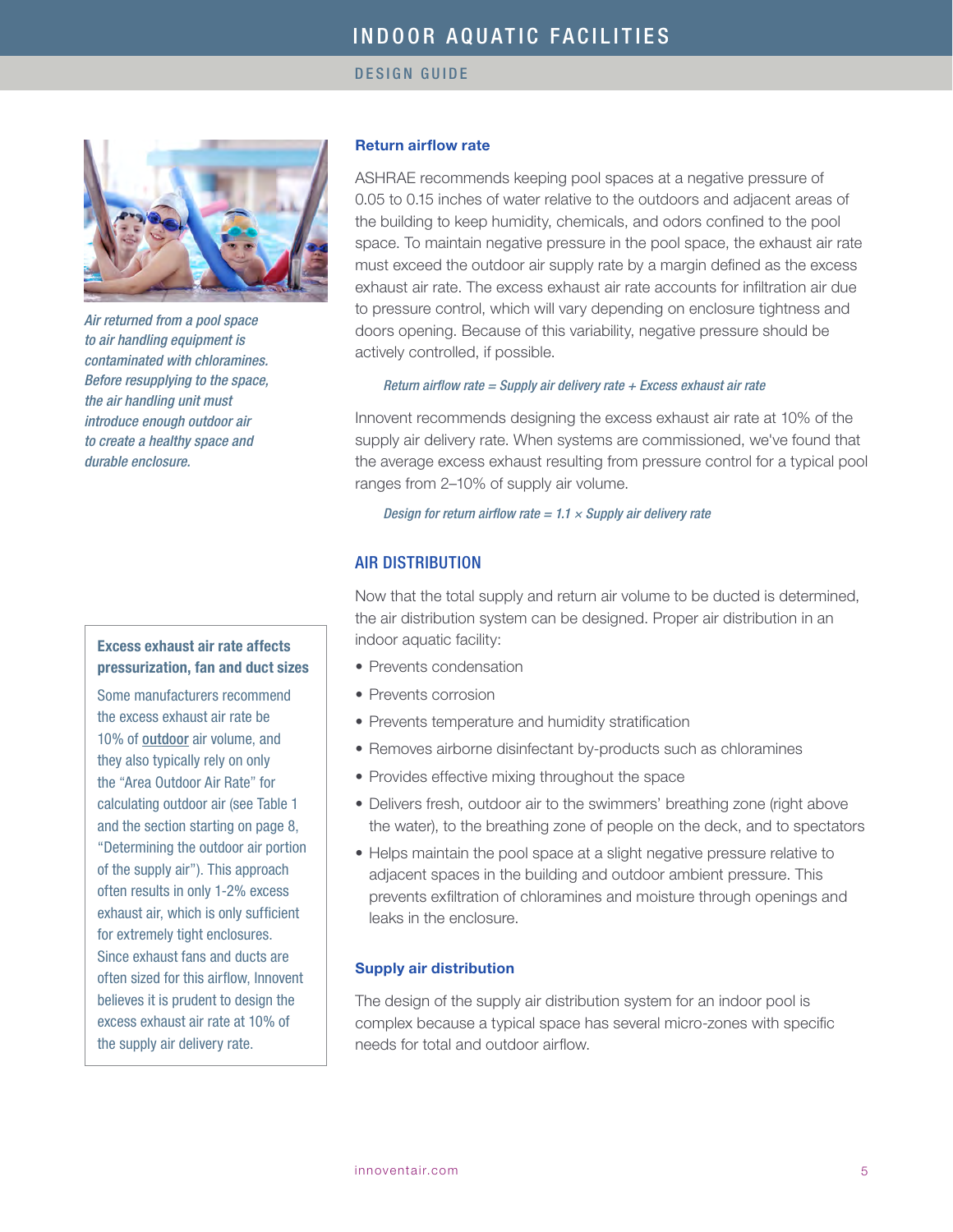DESIGN GUIDE



*Supply air volume directed at exterior wall and roof surfaces must be sized to wash the surfaces with enough air to prevent condensation, especially on glass surfaces.* 

#### Air movement over pool surfaces

In the past, HVAC designers limited air movement over pool surfaces to reduce pool water evaporation and the corresponding costs of heating and adding chemicals to pool water. Return air grilles were only placed high in the space, away from the water. This practice resulted in poor removal of chloramines, supply air short-circuiting, and an unhealthy space with a shortened useful life. Since 1999, ASHRAE has recommended directing a portion of the supply air across the pool surface to displace and direct chloramines to a lower level return/ exhaust point.

## Supply air to the breathing zone over pool and up to 72" above the deck

Some supply air must be directed toward the pool surface to move chloramines away from the swimmer's breathing zone just above the water surface (ASHRAE recommends limiting air velocity at the pool surface to 30 fpm [0.15 m/s]). Some supply air also must be directed toward deck areas (for swim teams, lifeguards, people on the deck), toward the spectator seating area (if a separate unit is not provided for this area), and toward the lower level exterior-facing walls and windows to prevent condensation and corrosion. It may be possible to use a common supply duct with directed nozzles or diffusers for the lower level supply requirements (air to the pool surface, air to the deck breathing zone, and lower level condensation prevention).

## Supply air to exterior glass, walls, and roof

Supply air volume directed at exterior wall and roof surfaces must be sized to wash the surfaces with enough air to prevent condensation, especially on glass surfaces. To meet swimmer comfort and energy efficiency requirements, the ideal pool space relative humidity is 60% RH, which results in a high dew point of typically 67–70 ºF (19.4–21.1 ºC) and a high potential for condensation. In winter, the dry outdoor air introduced to improve indoor air quality forces the relative humidity down (typically to the 40-50% RH range), but the space dew point typically remains high at 55–65 ºF (12.7–18.3 ºC). Interior surfaces should be kept 5 ºF (2.7 ºC) above the space dew point by washing entire surfaces with supply air to prevent condensation.

#### Supply air to spectator areas

If the spectator area is located within the pool space, supply air directed to this area must deliver the design minimum outdoor air amount for a swim meet (7.5 cfm/spectator + 0.06 cfm/sq ft of area, as described in Table 1).

Depending on the amount of supply airflow needed for spectator areas and enclosure condensation/corrosion prevention above the breathing zone, the ratio of air delivered high in the space vs. low in the space may vary from 30% high/70% low for a lower height facility with few windows, to 60% high/40% low for a tall facility with a large spectator space and significant potential for condensation on the exterior surfaces. The effectiveness of the supply distribution required to meet the ventilation requirements of each zone will have an impact on the amount of outdoor air required to be included in the supply air delivery rate. Refer to guidelines for outdoor air beginning on page 8.

It may be possible to use a common supply duct, with properly sized and directed nozzles or diffusers, to deliver air to spectators and upper-level areas requiring condensation prevention and mixing, with exhaust air collection at a high return point.

[innoventair.com](http://www.innoventair.com) 6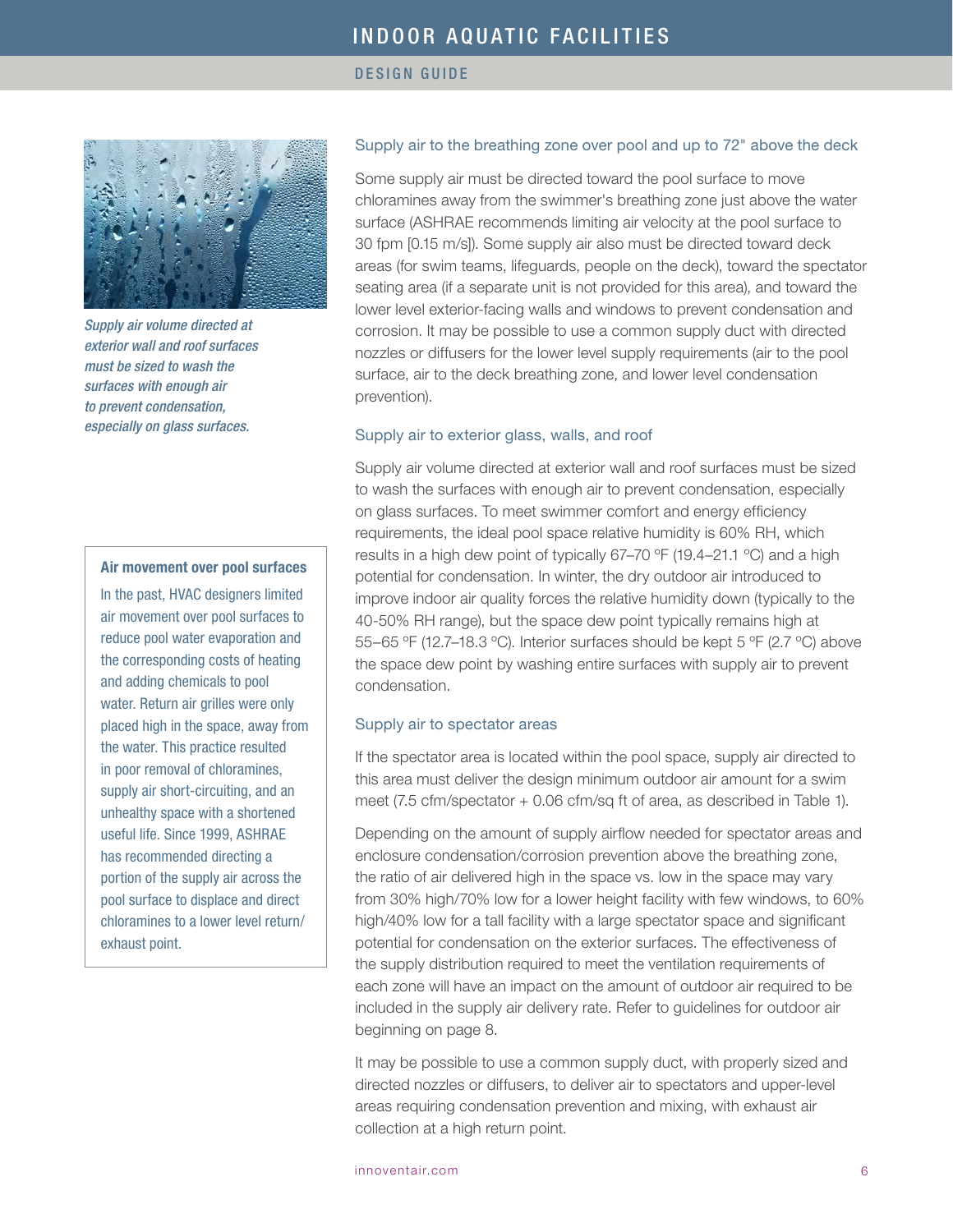

*The chlorides in chloramines attack building materials exposed to pool air and cause corrosion and early component failure.*

## Location of return air inlets

A combination of low and high return air grilles promotes chloramine removal, good mixing throughout the space, and prevents stratification and corrosion.

At the low return level there are three strategies for removing chloramines that concentrate over the pool:

- 1. Low-level deck return, with grille(s) located a few feet above deck level that mix with upper level return air prior to the air handling unit
- 2. Low-level deck exhaust, with grille(s) located a few feet above deck level connected to a dedicated exhaust duct to avoid mixing with return air
- 3. Source capture, a system that has multiple exhaust points in the water level pool gutter that are manifolded into one exhaust duct

Source capture systems are most effective at removing chloramines when water is undisturbed (unoccupied). Systems with low level deck return or exhaust may be better for swimmer health because chloramines are displaced and moved away from where swimmers breathe. Source capture systems and dedicated low level deck exhaust ducts should theoretically remove a higher concentration of chloramines. They often can be incorporated into the pool air handler for additional first cost. A low level deck return (Strategy 1 above) that mixes with upper level return air before connection to the air handling unit has the lowest first cost of these three strategies and is very effective at chloramine removal when combined with proper ventilation air.

At the high return level, locate the return point(s) to promote mixing by capturing air supplied to spectator areas and to the upper level for preventing condensation and corrosion. Care must be taken to avoid locating the return point(s) immediately adjacent to supply diffusers to prevent short-circuiting of the supply air.

#### Air distribution system materials and construction

The chlorides in chloramines attack building materials exposed to pool air (especially carbon steel, and also stainless steel), and cause unsightly corrosion and early component failure.

Coated steel can be used successfully as long as the coating is intact, but any scratches or poorly coated areas will result in corrosion that can reduce the useful life of the pool enclosure, air distribution, and air handling equipment and, in the extreme case, cause structural failure.

Aluminum is the preferred material for ducting if metal duct is desired. Fabric duct is also commonly used. Air handler interior walls, floors (including drain pans), and components such as dampers, fan wheels, and heat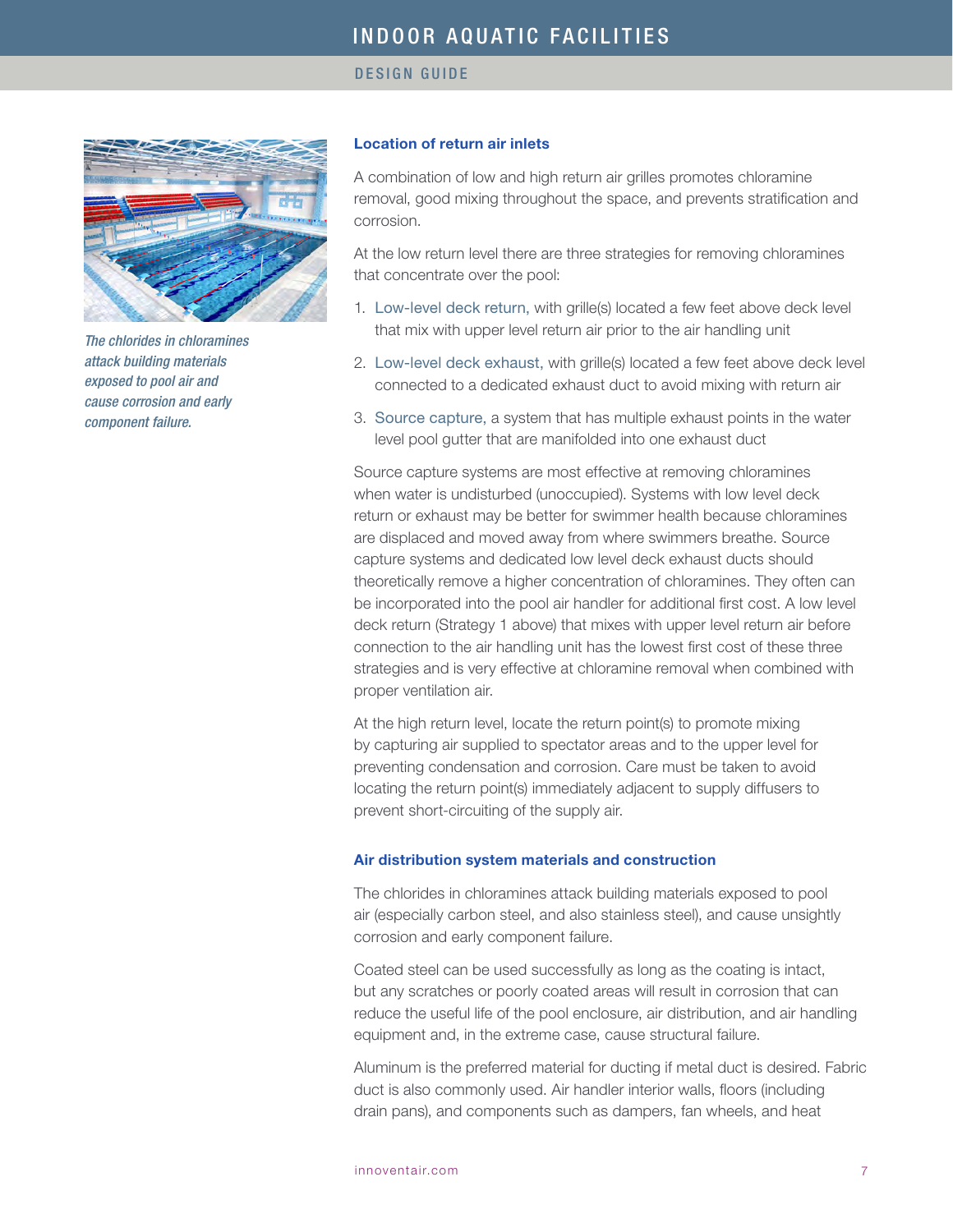#### DESIGN GUIDE



*Depending on climate, the outdoor air introduced to improve indoor air quality, which is drier than the warm humid return/ exhaust air it replaces for most of the year, can reduce or completely eliminate the dehumidification load.* 

exchangers should be made of aluminum, and coils should be completely coated with an elastic baked epoxy or phenolic coating. Components that must be made of steel for strength, such as fan isolation bases, should have an epoxy or phenolic coating. Use of coated steel inner walls and floors in air handlers should be avoided because the coatings are easily scratched during servicing no matter what type of coating process is used, and the underlying steel corrodes, shortening the life of the unit.

# DETERMINING THE OUTDOOR AIR PORTION OF THE SUPPLY AIR

Air returned from a pool space to air handling equipment is contaminated with chloramines. Before resupplying to the space, the air handling unit must replace enough of the return air with outdoor air to create a healthy space and durable enclosure.

The moisture level of the return air must also be reduced before resupplying the space so that it can absorb evaporated pool water and other moisture from spectators or outdoor air on very humid summer days to maintain the space humidity set point. Depending on climate, the outdoor air introduced to improve indoor air quality, which is drier than the warm humid return/ exhaust air it replaces for most of the year, can reduce or completely eliminate the dehumidification load. For more information about using outdoor air to dehumidify pool environments see our white paper, Energy [efficiency in indoor aquatic facilities](http://innoventair.com/Portals/3/Breathe%20Content/Aquatic-facilities-energy-efficiency.pdf).

Note: Outdoor air is not a replacement for proper water treatment. The sizing recommendations made here assume an effective water treatment system.

## Start with ASHRAE guidelines

# ASHRAE minimum ventilation rate

ASHRAE Standard 62.1 prescribes an amount of outdoor air that, according to the ASHRAE Applications Handbook section on natatoriums,4 is intended to provide acceptable air quality for an average pool using chlorine as the primary disinfectant (see Table 1). Based on this table, the minimum ventilation rate required to be delivered to the breathing zone (minimum amount of outdoor air) is 0.48 cfm/ft<sup>2</sup> for swimming pool and deck areas. The breathing zone is the area between 3" and 72" (7.6–183 cm) above the floor.

Table 1's Note C defines the deck area as "the area surrounding the pool that is capable of being wetted during pool use or when the pool is occupied." Wetted deck areas and the pool itself can off-gas chloramines, which must be removed with ventilation. Any deck areas not capable of being wetted must be designated as another occupancy category (such as spectator space). Since deck areas for competition pools are not typically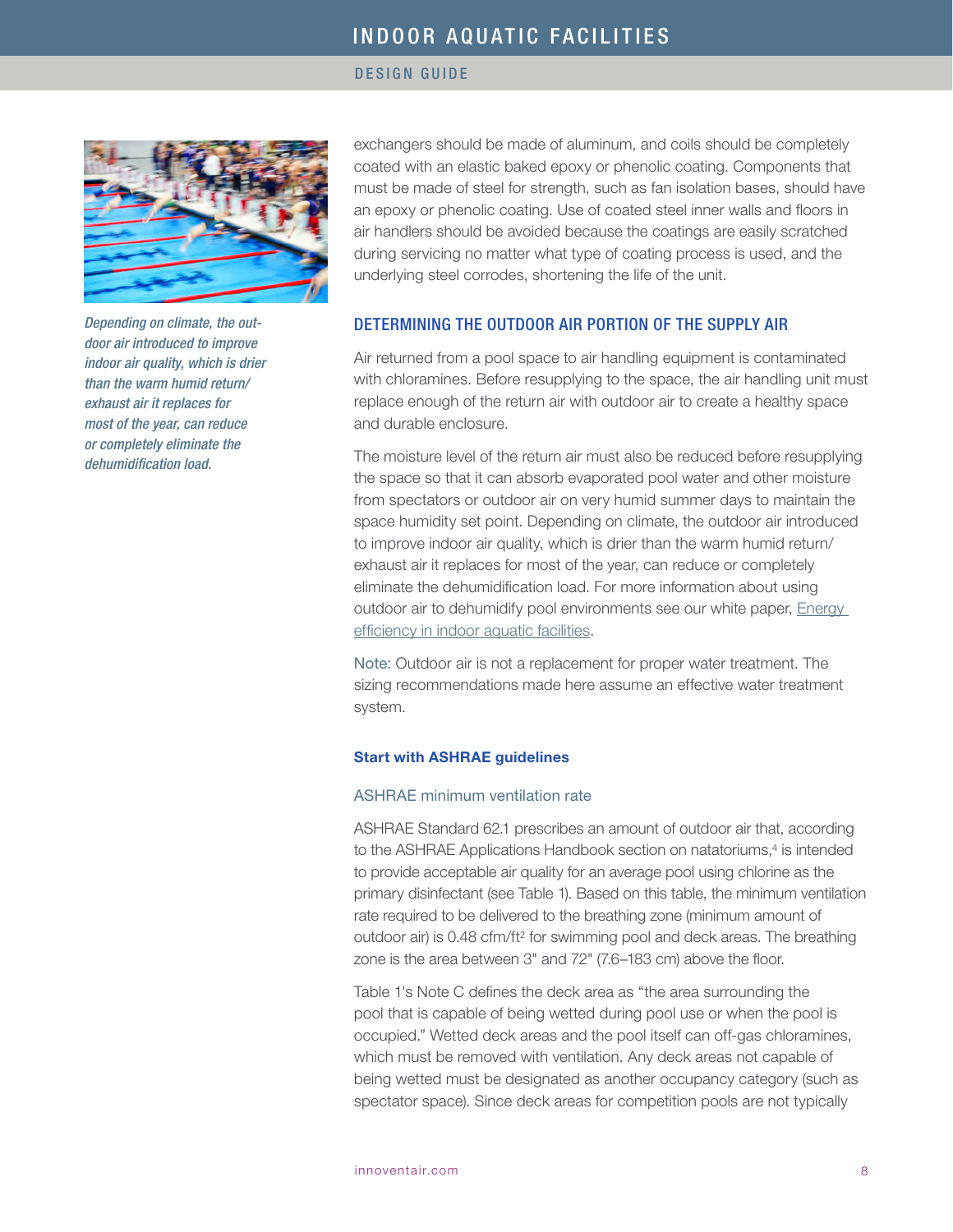DESIGN GUIDE

| Table 1: Minimum Ventilation Rates in Breathing Zone <sup>1</sup> |            |                         |                       |                           |              |                                                     |                                                  |               |           |
|-------------------------------------------------------------------|------------|-------------------------|-----------------------|---------------------------|--------------|-----------------------------------------------------|--------------------------------------------------|---------------|-----------|
|                                                                   |            |                         |                       |                           |              | <b>Default Values</b>                               |                                                  |               |           |
|                                                                   |            | People Outdoor Air Rate | Area Outdoor Air Rate |                           |              | <b>Occupant Density</b><br>(see Note 4)             | <b>Combined Outdoor Air Rate</b><br>(see Note 5) |               |           |
| <b>Occupancy Category:</b><br>Sports and Entertainment            | cfm/person | $L/s \bullet person$    | cfm/ft <sup>2</sup>   | $\mathsf{\bot}$ /s●m $^2$ | <b>Notes</b> | #/1000 ft <sup>2</sup><br>or $\#/100 \; \text{m}^2$ | cfm/person                                       | $L/s$ •person | Air Class |
| Spectator areas                                                   | 7.5        | 3.8                     | 0.06                  | 0.3                       | Н            | 150                                                 | 8                                                | 4.0           |           |
| Swimming (pool & deck)                                            |            |                         | 0.48                  | 2.4                       | $\cap$<br>◡  |                                                     |                                                  |               |           |

#### Notes

1 From Table 6.2.2.1, *ANSI/ASHRAE Standard 62.1-2016. Ventilation for Acceptable Indoor Air Quality.*

4 Default occupant density: The default occupant density shall be used where the actual occupant density is not known.

5 Default combined outdoor air rate (per person): Rate is based on the default occupant density.

C Rate does not allow for humidity control. "Deck area" refers to the area surrounding the pool that is capable of being wetted during pool use or when the pool is

occupied. Deck area that is not expected to be wetted shall be designated as an occupancy category.

H Ventilation air for this occupancy category shall be permitted to be reduced to zero when the space is in occupied-standby mode.

large, and the layout of most recreational pools has minimal possibility of dry surface, the conservative approach for the designer is to include all pool and deck areas in the calculation.

For spectator areas (and any deck area the designer determines is not capable of being wetted during pool use), the minimum ventilation rate is calculated using both the "Area Outdoor Air Rate" and "People Outdoor Air Rate" for the applicable occupancy category (other areas might include hotel recreation spaces). For spectator areas this is 0.06 cfm/ft<sup>2</sup> plus an additional 7.5 cfm/person when spectators are present. Table 1's Note H allows outdoor air to be reduced to zero in spectator areas when no people are present.

Regarding the minimum ventilation rates in Table 1, the ASHRAE Applications Handbook on natatoriums states:

# **"** *The ventilation requirement may be excessive for private pools and installations with low use, and may also prove inadequate for high-occupancy public or water park installations.***"***<sup>4</sup>*

Since most public pools are intended to be high occupancy and used heavily, it follows that designing based on the ASHRAE 62.1 ventilation rates prescribed in Table 1 may be inadequate at providing an owner a healthy facility with acceptable air quality. In fact, this has proven to be the case in many installations across the country over the last 20 years.<sup>1</sup> Innovent's experience has supported the conclusion that one ventilation rate cannot meet the requirements of a wide variety of pool types and spaces.

The following affects the amount of outdoor air needed in pool spaces:

1. Facility type and associated swimmer activity level, water agitation, and water features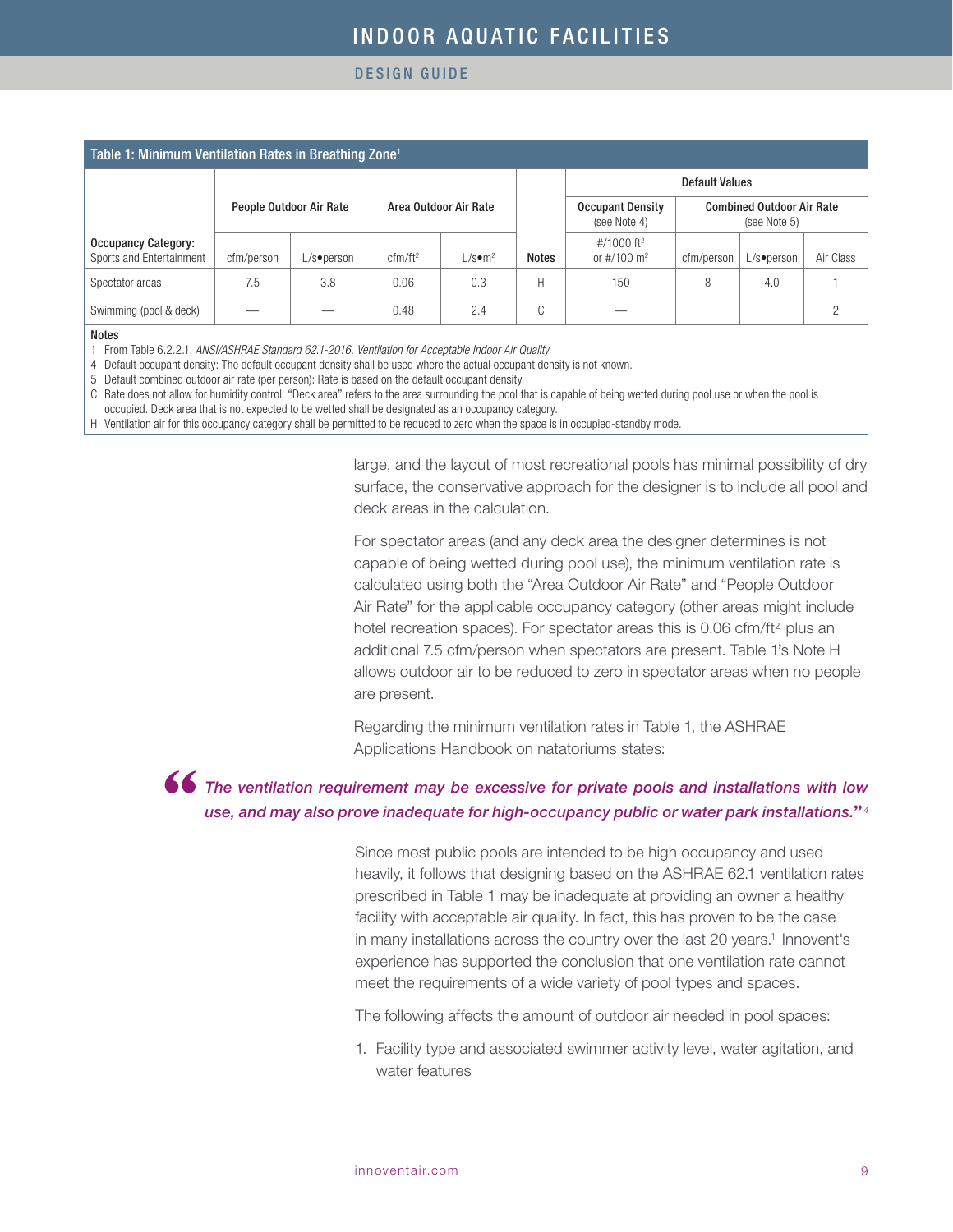

*Pool water evaporation increases with swimming, diving, and splashing. Activity factors modify the estimated evaporation rate based on pool activity.*

| Table 2:<br><b>ASHRAE natatorium activity factors<sup>1</sup></b>                                            |                                |  |  |  |
|--------------------------------------------------------------------------------------------------------------|--------------------------------|--|--|--|
| <b>Type of Pool</b>                                                                                          | <b>Typical Activity Factor</b> |  |  |  |
| <b>Baseline</b><br>(pool unoccupied)                                                                         | 0.5                            |  |  |  |
| Residential pool                                                                                             | 0.5                            |  |  |  |
| Condominium                                                                                                  | 0.65                           |  |  |  |
| Therapy                                                                                                      | 0.65                           |  |  |  |
| Hotel                                                                                                        | 0.8                            |  |  |  |
| Public schools                                                                                               | 1.0                            |  |  |  |
| Whirlpools, spas                                                                                             | 1.0                            |  |  |  |
| Wavepools, water slides                                                                                      | 1.5<br>(minimum)               |  |  |  |
| <b>Notes</b><br>From "Places of Assembly: Natatoriums," 2015<br>1.<br>ASHRAE Handbook: Applications. ASHRAE. |                                |  |  |  |

2. Air distribution complexity, as discussed in the previous section, and the effectiveness of air distribution at providing outdoor air to each microclimate within the space

## ASHRAE activity factors

ASHRAE defines a pool evaporation rate equation that is valid for pools at normal activity levels, allowing for splashing and a limited area of wetted deck.4 For pools with more or less evaporation, activity factors have been defined that modify the estimated evaporation rate based on pool activity (Table 2).

Pool water evaporation increases when water/air surface area increases with swimming, diving, splashing, and water features such as slides, sprays, fountains, dump buckets, etc. The off-gassing of chloramines also increases with the increased surface area, and more water treatment is necessary with higher activity and agitation. A community recreation center with some water features may have two to three times more evaporation than a hotel pool; and a public school pool may have 50% more evaporation than a pool with little agitation like a therapy pool.

# System Ventilation Efficiency and Zone Air Distribution Effectiveness

ASHRAE 62.1 describes two concepts regarding the ability of an air distribution system to effectively provide outdoor air to spaces with multiple zones served by the same air distribution system (System Ventilation Efficiency) and with various configurations of supply and return points in the same space (Zone Air Distribution Effectiveness).<sup>3</sup> These two concepts describe the air distribution requirements of most indoor pools.

For example, if ASHRAE 62.1 (Table 1) requires 0.48 cfm/sq ft outdoor air to be delivered to the breathing zone, but 50% of the supply airflow (and, therefore, 50% of the outdoor air) is required to be distributed/utilized above the breathing zone to provide proper mixing, prevent condensation and corrosion, and provide fresh air for spectators, then the minimum outdoor air in the supply air from the air handling unit would need to be doubled.

In another example, if 30% of the supply airflow is delivered to the spectator area, then 40-50% of the supply air might need to be outdoor air to deliver the required 7.5 cfm/spectator of outdoor air. These situations might result in a System Ventilation Efficiency of 65–85%. In addition, the Zone Air Distribution Effectiveness for an air distribution configuration that has supply air points on the opposite side of a room from exhaust/return air points, which is often the case in pools, is 80%.

## Adjust ASHRAE guidelines for activity and air distribution requirements

ASHRAE pool activity factors and air distribution factors can be used to modify the minimum ventilation rates prescribed in Table 1 to more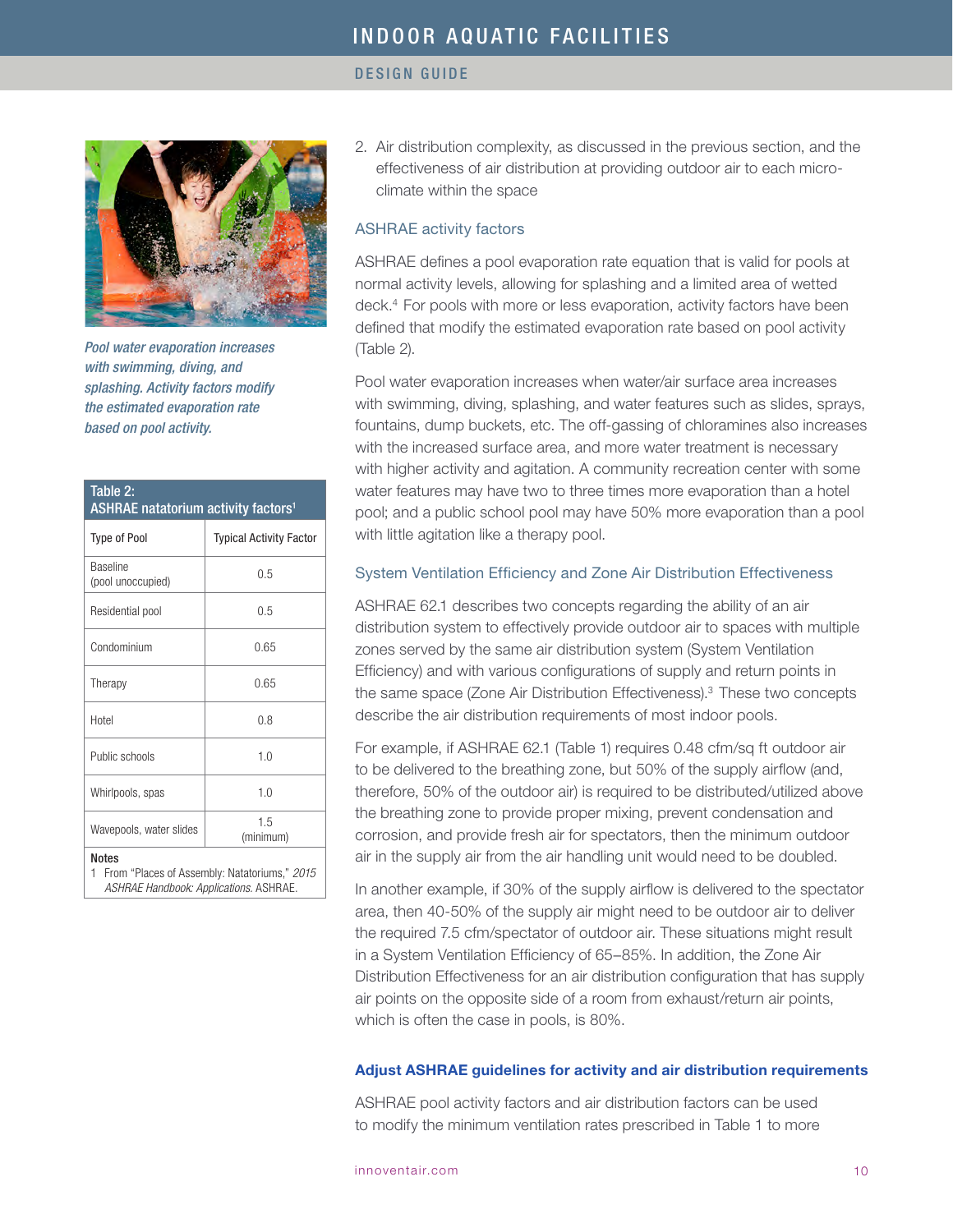## DESIGN GUIDE



*Innovent's minimum outdoor air multipliers (Table 3) account for pool activity and ceiling height and, therefore, achieve more accurate outdoor air calculations.*

accurately meet the ventilation requirements of a variety of pool types and spaces.

Ventilation efficiency decreases as ceiling height increases and the distance of the supply points from the deck increases. Air distribution requirements to prevent condensation on walls, roofs, and skylights; to supply spectator areas; and to provide good mixing to prevent corrosion and stratification dictate that a significant amount of the supply air (and therefore outdoor air) be delivered to areas above the breathing zone. As a result, the space height may be used as a reasonable proxy for the air distribution factor.

Innovent's experience has shown that the formula in Table 1 provides successful results for low-height pool spaces (15' [4.5 m]) with relatively low activity. For pools with greater activity and higher ceilings, the minimum outdoor air rate needs to be increased. This means that for most public pool spaces the minimum amount of outdoor air required to provide a healthy and non-corrosive environment can be significantly more than what ASHRAE prescribes in Table 1. This is in keeping with the ASHRAE Applications Handbook's statement that the ventilation requirement prescribed in Table 1 "may prove inadequate for high-occupancy public or water park installations." <sup>4</sup>

Building upon ASHRAE's recommendations and statements, and relying on our experience gained from designing over 1,000 HVAC systems for a variety of indoor aquatic facility types, Innovent has created minimum outdoor air multipliers that modify ASHRAE's swimming pool and deck ventilation rates to achieve a more accurate minimum outdoor air calculation based on pool activity and ceiling height. See Table 3.

| Table 3:<br>Minimum ventilation rate (outdoor air amount) multipliers for indoor aquatic facility pool and deck areas |                                |               |       |               |               |          |                           |
|-----------------------------------------------------------------------------------------------------------------------|--------------------------------|---------------|-------|---------------|---------------|----------|---------------------------|
| Pool type                                                                                                             | Residential                    | Therapy/condo | Hotel | Public/school | Community rec | Rec plus | Small hotel<br>water park |
| <b>Activity factor</b>                                                                                                | 0.50                           | 0.65          | 0.80  | 1.00          | 1.25          | 1.5      | 2.0                       |
| Pool height                                                                                                           | MINIMUM OUTDOOR AIR MULTIPLIER |               |       |               |               |          |                           |
| 15 <sub>ft</sub>                                                                                                      | 0.85                           | 1.00          | 1.19  | 1.39          | 1.59          | 1.75     | 2.06                      |
| 20 ft                                                                                                                 | 0.89                           | 1.04          | 1.24  | 1.45          | 1.65          | 1.82     | 2.14                      |
| 25 ft                                                                                                                 | 0.92                           | 1.08          | 1.29  | 1.50          | 1.71          | 1.89     | 2.23                      |
| 30 ft                                                                                                                 | 0.96                           | 1.12          | 1.34  | 1.56          | 1.78          | 1.96     | 2.31                      |
| 35 ft                                                                                                                 | 0.99                           | 1.16          | 1.38  | 1.62          | 1.84          | 2.03     | 2.39                      |
| 40 ft                                                                                                                 | 1.03                           | 1.20          | 1.43  | 1.67          | 1.90          | 2.10     | 2.47                      |
| 45 ft                                                                                                                 | 1.07                           | 1.24          | 1.48  | 1.73          | 1.96          | 2.17     | 2.55                      |
| 50 ft                                                                                                                 | 1.10                           | 1.28          | 1.52  | 1.78          | 2.03          | 2.24     | 2.63                      |
| .                                                                                                                     |                                |               |       |               |               |          |                           |

#### Note

The minimum ventilation rate (amount of outdoor air required) for an indoor aquatic facility pool and deck area  $= 0.48$  cfm/sq ft of pool and deck  $\times$  Minimum outdoor air multiplier.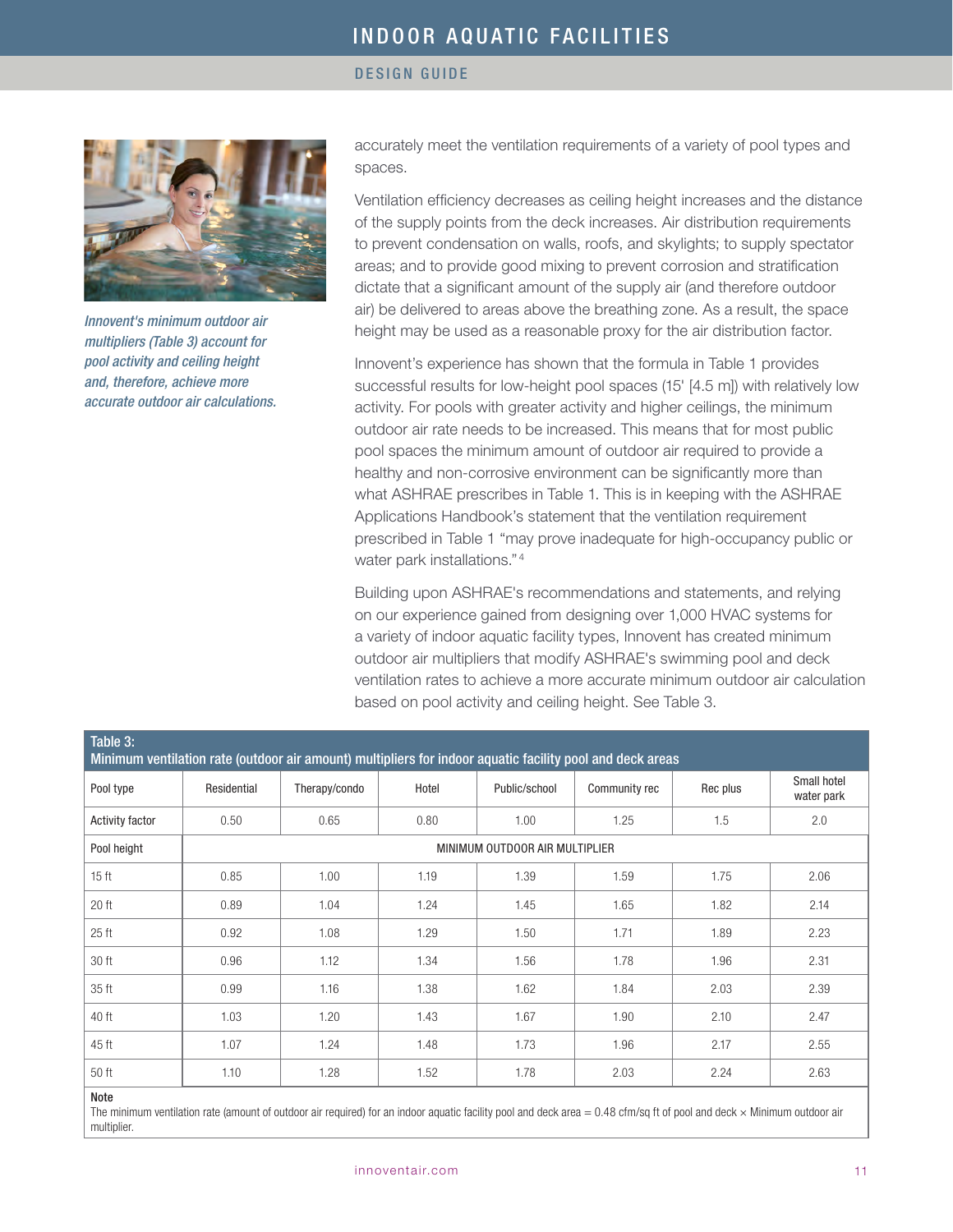Incorporating the minimum outdoor air multiplier from Table 3, the minimum ventilation rate calculation becomes (for pool and deck areas during normal operating mode, not during a swim meet):

## *Minimum ventilation rate = 0.48 cfm/sq ft of pool & deck × Minimum outdoor air multiplier*

# Exhaust airflow rate

The exhaust airflow rate required is equal to the design outdoor airflow rate plus the excess exhaust airflow rate discussed earlier. Note that modes of operation such as purge modes for super-chlorination, swimming meet modes requiring additional outside air for spectators, or systems using more outdoor air for efficient dehumidification result in a higher exhaust airflow rate.

Note: If the pool has a spectator space, the designer should verify that the outdoor air required for swim meet spectators (7.5 cfm/spectator + 0.06 cfm/sq ft) will be provided by the supply air directed at the spectator area. For example, if 30% of the supply air is directed at the spectator area, then multiply the minimum ventilation rate calculated above by 30%, and verify that the result is greater than the outdoor air required for spectators, adjusting the minimum ventilation rate up as necessary.

In Innovent's experience, using the minimum outdoor air multiplier has proven very effective at creating healthy indoor pool environments. The best news for owners is that a pool air handling system designed to embrace the health and economic advantages of outdoor air can provide a healthier space at a lower total operating cost than a mechanical dehumidification system. We discuss the pros and cons of these two approaches in detail in our guide, [Energy efficiency in indoor aquatic facilities](http://innoventair.com/Portals/3/Breathe%20Content/Aquatic-facilities-energy-efficiency.pdf).

# Detecting and removing chloramines from a pool space

Recently there has been discussion in the industry on the identification and monitoring of chloramine levels in pool spaces. In particular, volatile organic compound (VOC) sensors have been proposed as a way to evaluate chloramine levels and adjust the amount of outdoor air introduced into the space. Per The Centers for Disease Control,

**"**

*No rapid, simple, and commercially available tests for di- and tri-chloramine exist at the current time. However, monitoring for trichloramines can also be effectively accomplished by training pool operators to be on alert for the distinctive chloramine odor and eye and lung irritation it causes. The odor threshold for trichloramine is 0.1 mg/m3 and health symptoms start happening around 0.3-0.5 mg/m3, so odor monitoring generally works well as an early warning system.***"***<sup>2</sup>*

VOC sensors do not measure chloramines because chloramines are not VOCs (they are inorganic). In addition, there are currently no recognized safe levels for chloramine concentration. Attempting to measure a known health hazard with an inapplicable sensor to make pool space ventilation decisions when there is no accepted safe chloramine level is not advisable. Currently, the only reliable way to detect chloramines is with your nose.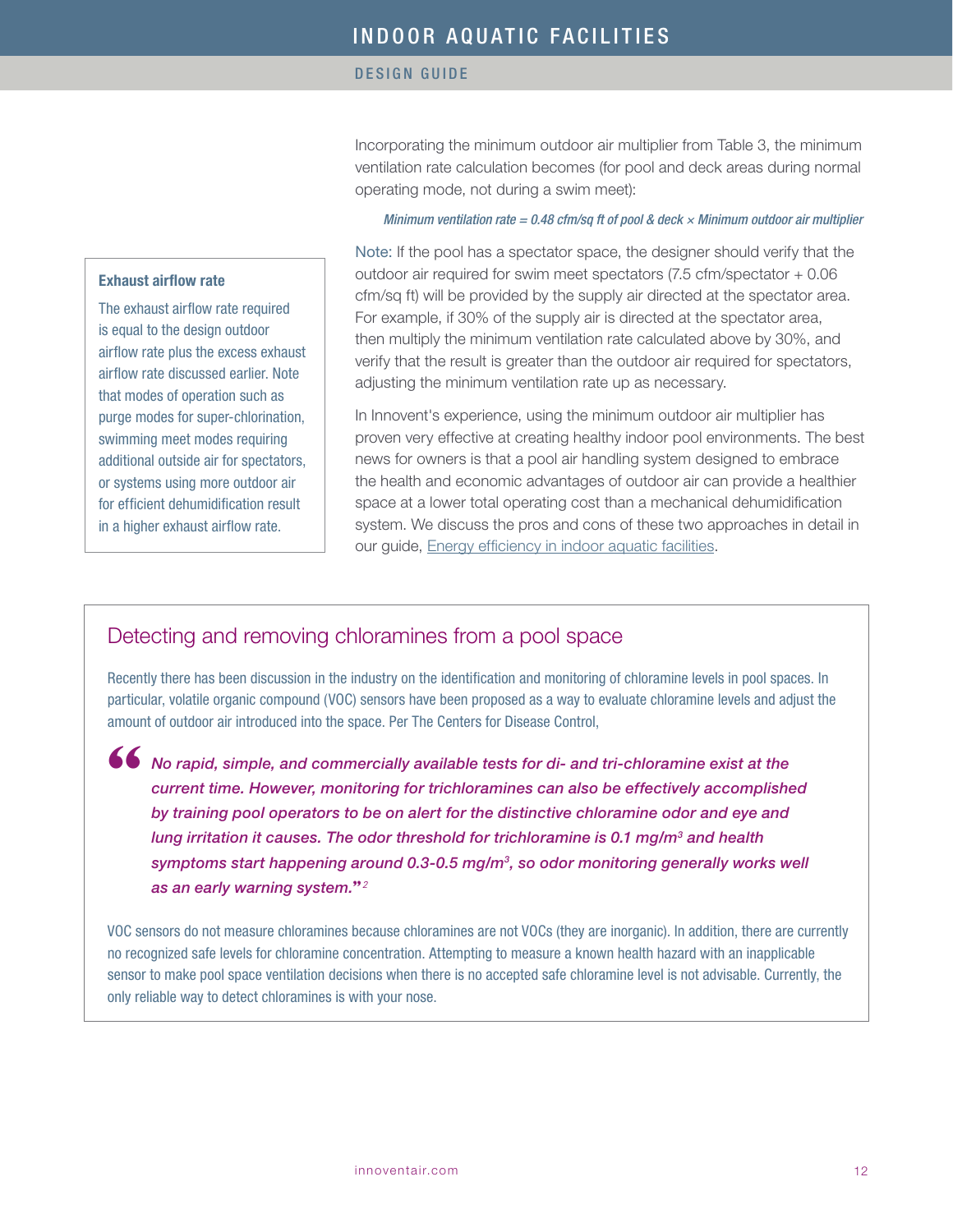# **SUMMARY**

Healthy and durable indoor pool environments require a well-designed ventilation system with effective air distribution and enough outdoor and exhaust air to remove toxic and corrosive chloramines from the space. The key question becomes: How much outdoor air is required? The answer is that it varies depending on a number of factors, including pool type, pool activity, ceiling height, and air distribution complexity and effectiveness. Innovent's outdoor air multiplier, described in Table 3, builds upon the foundation of ASHRAE's minimum ventilation formulas by taking these factors into account and providing a method to accurately calculate outdoor air requirements for a wide variety of indoor aquatic facilities.



About the author

Gary Lochner is Vice President of Business Development at Unison Comfort Technologies. He holds a Mechanical Engineering Degree with heat transfer emphasis from the University of Minnesota. His background includes technical and leadership positions at a major HVAC manufacturer and a succession of roles at Heatex and Innovent. For nearly twenty-five years Gary has helped design over 1000 HVAC units serving indoor aquatic facilities, ranging from high school pools to community rec centers to major water parks. Gary has spoken on design considerations for these spaces at many ASHRAE chapter meetings. This broad experience has uniquely equipped him with a deep understanding of the many complex factors at play in natatoriums.

# LEARN MORE ABOUT INDOOR AQUATIC FACILITY DESIGN

# [www.innoventair.com/breathe](http://www.innoventair.com/breathe)

Innovent's online resource for healthy and energy efficient indoor aquatic facilities

#### Design Guide

[Energy efficiency in indoor aquatic facilities: Thoughtful choices yield significant](http://www.innoventair.com/Portals/3/Breathe%20Content/Aquatic-facilities-energy-efficiency.pdf)  [energy savings.](http://www.innoventair.com/Portals/3/Breathe%20Content/Aquatic-facilities-energy-efficiency.pdf) Gary Lochner.

#### [Chloramines & Pool Operation](http://www.cdc.gov/healthywater/swimming/aquatics-professionals/chloramines.html)

Website from The Centers for Disease Control and Prevention [www.cdc.gov/healthywater/swimming/aquatics-professionals/chloramines.html](http://www.cdc.gov/healthywater/swimming/aquatics-professionals/chloramines.html)